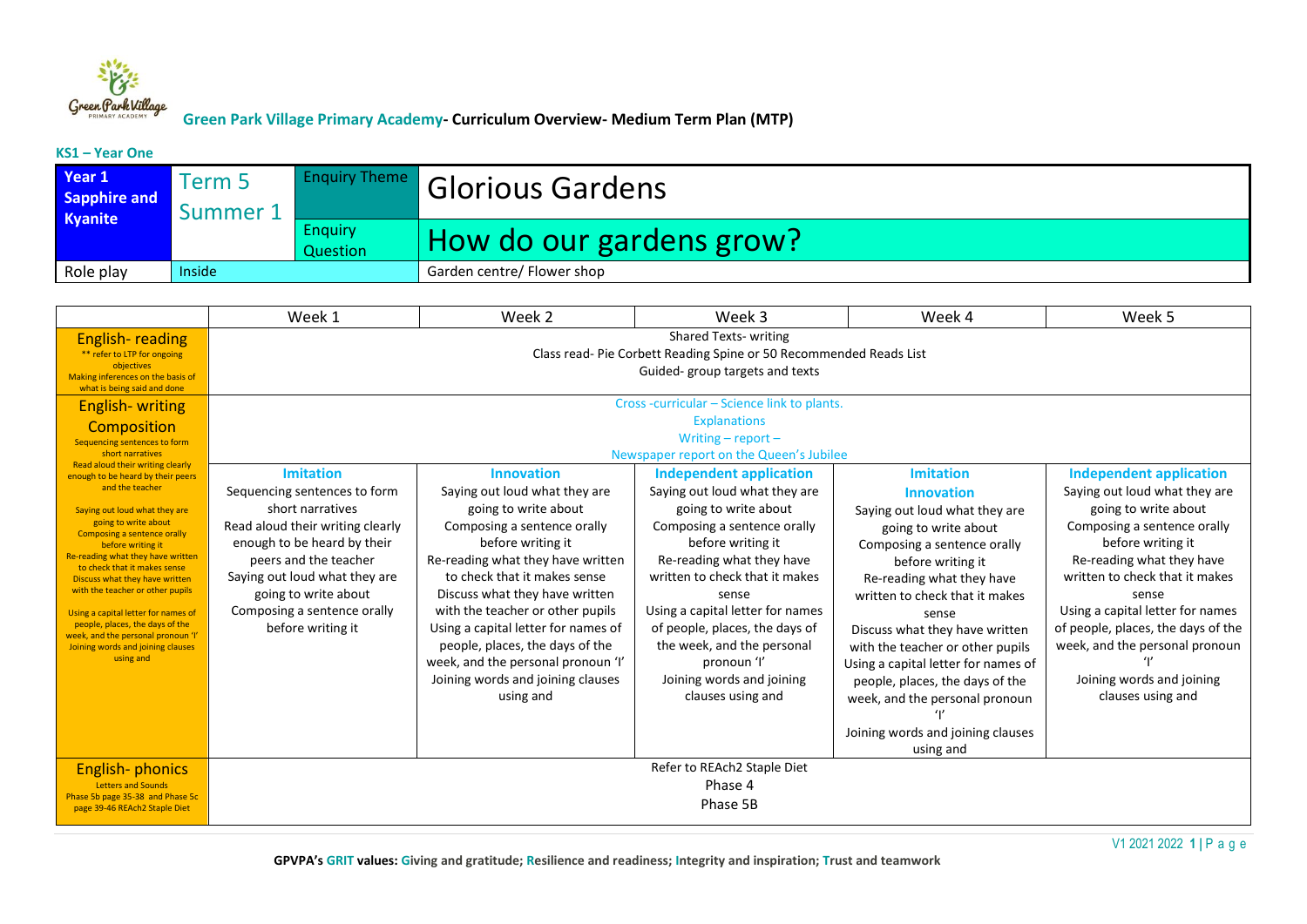

| <b>English-spelling</b><br><b>Apply simple</b><br>spelling rules and<br>guidance<br><b>Using the</b><br>prefix un-<br>English-<br>vocabulary,<br>grammar and<br>punctuation<br>Using a capital letter for names of<br>people, places, the days of the<br>week, and the personal pronoun 'I'                                                                                                                                       | Practising tricky words, linked to phonic input<br>Practising use of suffixes -ing, -ed, -er, -est<br>Apply simple<br>spelling rules and<br>guidance<br>Using the prefix un-<br>Leaving spaces between words<br>Beginning to punctuate sentences using a capital letter and a full stop, question mark or exclamation mark<br>High frequency word list practise<br>Using a capital letter for names of people, places, the days of the week, and the personal pronoun 'I'<br>Joining words and joining clauses using and |                                                                                                                                                                 |                                                                                                                                                                             |                                                                                                                                                                                              |                                                                                                     |
|-----------------------------------------------------------------------------------------------------------------------------------------------------------------------------------------------------------------------------------------------------------------------------------------------------------------------------------------------------------------------------------------------------------------------------------|--------------------------------------------------------------------------------------------------------------------------------------------------------------------------------------------------------------------------------------------------------------------------------------------------------------------------------------------------------------------------------------------------------------------------------------------------------------------------------------------------------------------------|-----------------------------------------------------------------------------------------------------------------------------------------------------------------|-----------------------------------------------------------------------------------------------------------------------------------------------------------------------------|----------------------------------------------------------------------------------------------------------------------------------------------------------------------------------------------|-----------------------------------------------------------------------------------------------------|
| Joining words and joining clauses<br>using and<br>English-<br>handwriting<br>Numbers 10-20 spacing<br><b>Practising ch unjoined</b><br>Introducing diagonal join to<br>ascender ch<br>Practising ai unjoined<br>Introducing diagonal join, no<br>ascender ai<br><b>Practising wh unjoined</b><br>Introducing horizontal join to<br>ascender wh<br><b>Practising ow unjoined</b><br>Introducing horizontal join, no<br>ascender ow | Numbers 10-20<br>Practising ch unjoined                                                                                                                                                                                                                                                                                                                                                                                                                                                                                  | Introducing diagonal join to<br>ascender: ch.<br>Practising unjoined ai                                                                                         | Introducing the diagonal join, no<br>$ascender - ai$<br>Practising wh unjoined.                                                                                             | Introducing horizontal join to<br>ascender wh<br>Practising ow unjoined.                                                                                                                     | Introducing horizontal join, no<br>ascender ow                                                      |
| <b>Maths</b><br><b>Number: Multiplication</b><br>Fractions<br><b>Geometry: Position and Direction</b><br>Science: PLANTS<br>Identify and name a variety of<br>common wild and garden plants,<br>including deciduous and evergreen                                                                                                                                                                                                 | Counting in 2s, 5s and 10s<br><b>Explanation text:</b><br>Identify and name plants -<br>garden shop.                                                                                                                                                                                                                                                                                                                                                                                                                     | Make equal groups and arrays<br><b>Explanation text:</b><br>The importance of plants.<br>The structure of plants.                                               | Make equal groups<br>Instruction text- plant seeds.<br>Explanation text: able to write<br>their own about plants.                                                           | Making half<br>Children understand that trees<br>are a type of plant and there<br>are two different types:                                                                                   | Making a quarter<br>Common animals - names and<br>groupings (carnivores,<br>herbivores, omnivores). |
| trees<br>Identify and describe the basic<br>structure of a variety of common<br>flowering plants, including trees.<br>Identify and name a variety of<br>common animals including fish,<br>amphibians, reptiles, birds and<br>mammals<br>Identify and name a variety of<br>common animals that are<br>carnivores, herbivores and<br>omnivores                                                                                      | Create a role play for the<br>classroom by identifying different<br>flowers.<br>Link to art - still life drawings of<br>flowers.<br>To make close observations using<br>appropriate equipment.                                                                                                                                                                                                                                                                                                                           | To understand that most plants<br>have the same basic structure and<br>that these parts have specific<br>functions.<br>What are the parts of a plant<br>called? | To understand that wild plants<br>grow by themselves and are not<br>physically planted by humans.<br>They can grow in lots of different<br>places.<br>Where do plants grow? | deciduous and evergreen.<br>What are trees?<br>Children ask simple questions<br>about growing seeds, which<br>they can answer through<br>conducting an investigation.<br>How do plants grow? | Structure of a variety of<br>common animals (reptiles,<br>amphibians etc)                           |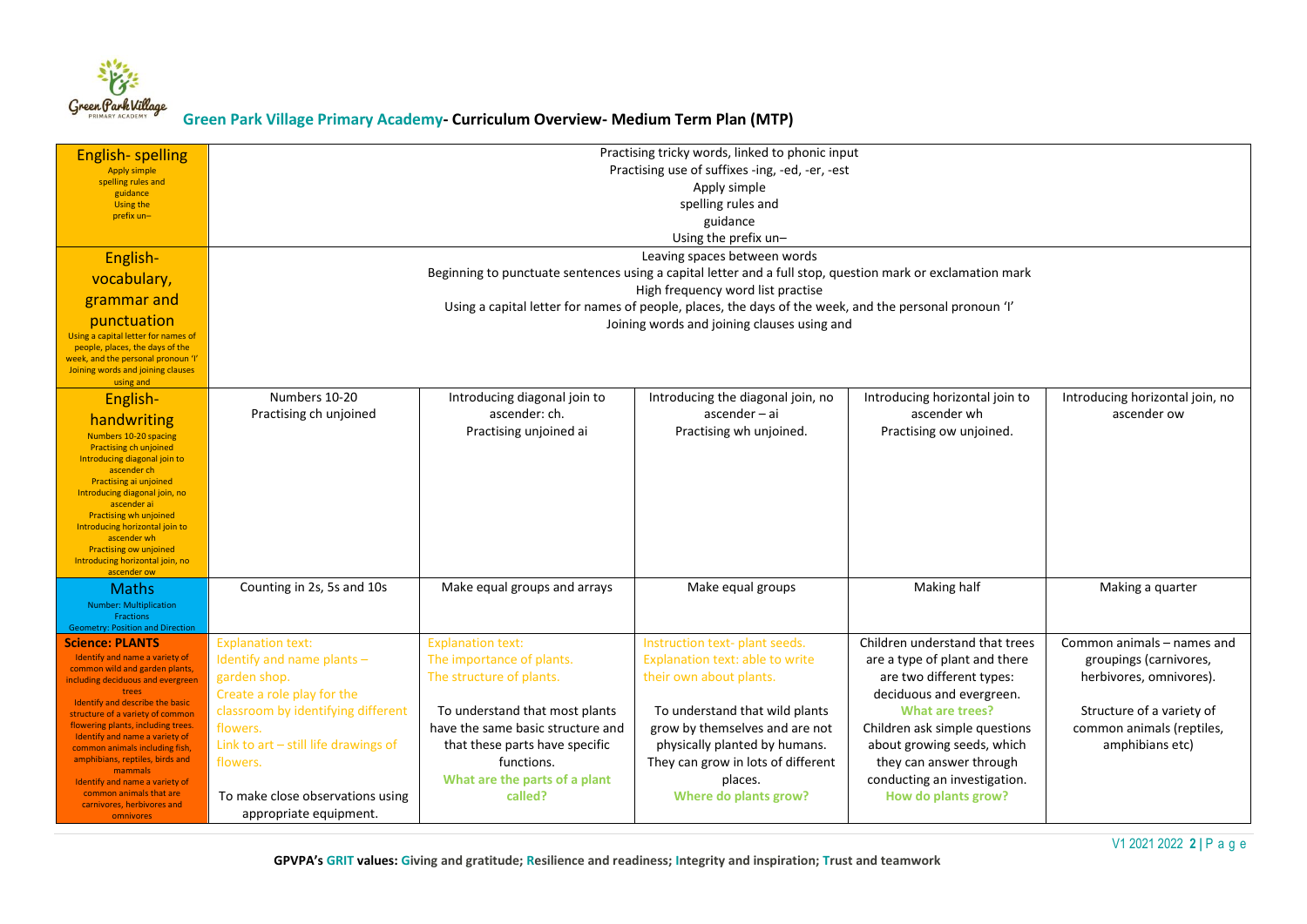

| Describe and compare the<br>structure of a variety of common<br>animals (fish, amphibians, reptiles,<br>birds and mammals, including pets)<br>History<br>Significant historical events, people<br>and places in their own locality                                                                                                                                                    | What helps a healthy plant to<br>grow?                                                                                                                                                                                                                                                                                                                                                                                      | Current event, with link to previous Enquiry Learning in 'Turrets and Tiaras': | To understand that garden plants<br>are specifically planted by<br>humans, usually because they are<br>pleasing to look at, attract wildlife<br>or smell nice.<br><b>What are garden plants?</b><br>The Queen's Jubilee - What has her life been like? What has happened during her reign? |                                                                                  |                                                                                                                                    |
|---------------------------------------------------------------------------------------------------------------------------------------------------------------------------------------------------------------------------------------------------------------------------------------------------------------------------------------------------------------------------------------|-----------------------------------------------------------------------------------------------------------------------------------------------------------------------------------------------------------------------------------------------------------------------------------------------------------------------------------------------------------------------------------------------------------------------------|--------------------------------------------------------------------------------|--------------------------------------------------------------------------------------------------------------------------------------------------------------------------------------------------------------------------------------------------------------------------------------------|----------------------------------------------------------------------------------|------------------------------------------------------------------------------------------------------------------------------------|
| Geography<br>Use world maps, atlases and globes<br>to identify the United Kingdom and<br>its countries, as well as the<br>countries, continents and oceans<br>studied at this key stage<br>Use simple fieldwork and<br>observational skills to study the<br>geography of their school and its<br>grounds and the key human and<br>physical features of its surrounding<br>environment | Use World maps to distinguish different plant life around the world.<br>What is different about the trees and plants.<br>Compare two different plants. Find it on the map.<br>Learn about the different oceans and continents linked to these.                                                                                                                                                                              |                                                                                | Using a map mark the physical features of the area around.<br>What do different symbols on the map mean? What do we take note of when using a map?                                                                                                                                         |                                                                                  |                                                                                                                                    |
| <b>Art and design</b><br>Describing the differences and<br>similarities between different<br>practices and disciplines and<br>making links to their own work.<br>To develop a wide range of art and<br>design techniques in using colour,<br>pattern, texture, line, shape, form<br>and space.                                                                                        | Make purposeful marks in clay.<br>Know what clay is and where it is sourced.<br>Know the different uses of clay.<br>How is clay made video:<br>https://www.youtube.com/watch?v=FXD9zDs9ygU<br>Range of pottery items (tiles, bowls, cups, figurines, etc) to explore and<br>discuss properties and characteristics.<br>Key Question: What is clay? Where does it come from?<br>Key Question: What items are made from clay? |                                                                                | Children to discuss and plan design idea to create initial sketch<br>thinking about the tools they will use.<br>Children to sculpt planned design using dough.<br>Gallery walk to give positive feedback on peers' work<br>Self-evaluate and identify own improvements for final piece.    |                                                                                  | Manipulate clay to achieve a<br>planned effect.                                                                                    |
| Design and<br><b>Technology</b><br>Investigate and analyse a range of<br>existing products.                                                                                                                                                                                                                                                                                           | Children are presented with a range of umbrella and parasols to handle and explore.<br>Explore their design and how they are made.<br>Introduce the idea that the origin of an umbrella is so old that it cannot be credited to one person and is<br>thought to have developed from the idea of a leaved shelter.                                                                                                           |                                                                                |                                                                                                                                                                                                                                                                                            | Introduce focus artist Samuel Fox who designed the familiar paragon<br>umbrella. |                                                                                                                                    |
| <b>Music</b><br>Unit $10$<br>Invent and perform new rhythms<br>to a steady beat<br>Identify a repeated rhythm pattern<br>Unit 11<br>Combine voices and movement to<br>perform a chant and a<br>Song<br>Create, play and combine simple<br>word rhythms                                                                                                                                | Link to Computing:<br>Notice different rhythms in tracks, What do they notice about the<br>songs? How many instruments can they hear? Can they keep the beat?<br>Can they tap the rhythm?<br>What music do they listen to at home? What is their favourite kind of<br>music?                                                                                                                                                |                                                                                | Create music using their bodies and mouths.                                                                                                                                                                                                                                                |                                                                                  | Create a repeating percussion<br>pattern in GarageBand<br>Experiment with playing some of<br>GarageBand's built-in<br>instruments. |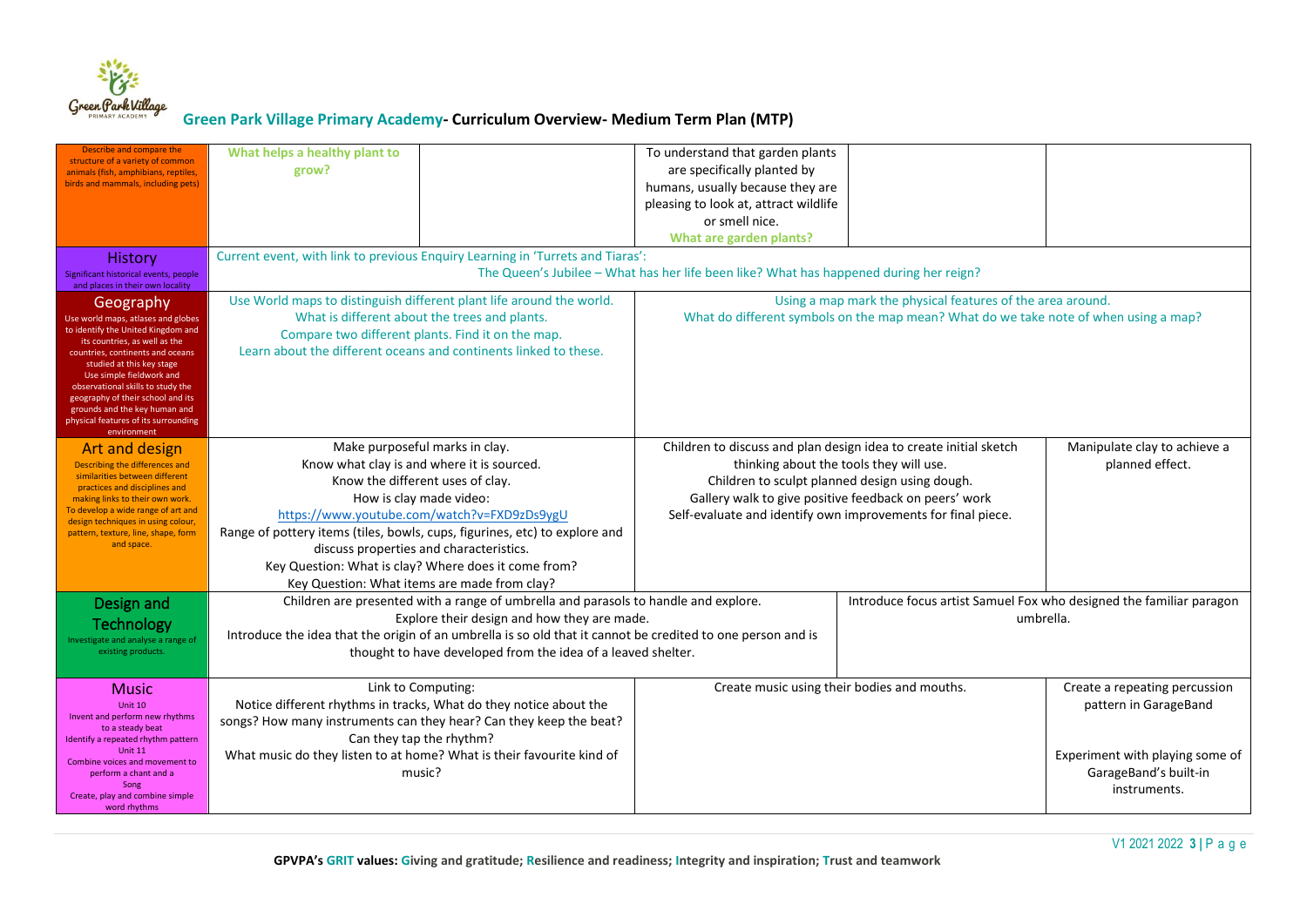

| <b>Computing</b>                                                  | Introduce new vocabulary:                                           | Program sprites to playback          | Create a simple program to                                              | Record audio in GarageBand    |                                    |
|-------------------------------------------------------------------|---------------------------------------------------------------------|--------------------------------------|-------------------------------------------------------------------------|-------------------------------|------------------------------------|
| Unit 1.5 We are rhythmic                                          | Audio, digital, message,                                            | recorded audio in ScratchJr          | playback recorded audio in a                                            | and experiment with audio     |                                    |
| Record audio on a digital device                                  | microphone, MIDI, Piano roll,                                       |                                      | rhythmic pattern in ScratchJr                                           | effects                       |                                    |
| <b>Program sprites to playback</b><br>recorded audio in ScratchJr | Repetition, Sample, Sequencer,                                      |                                      |                                                                         |                               |                                    |
| <b>Program ScratchJr to create</b>                                |                                                                     |                                      |                                                                         |                               |                                    |
| repeating rhythms                                                 | Speaker, Sprite, Track Virtual                                      |                                      |                                                                         |                               |                                    |
| <b>Explore different effects that can</b>                         |                                                                     |                                      |                                                                         |                               |                                    |
| be applied to audio<br><b>Create a repeating percussion</b>       | Record and playback audio in                                        |                                      |                                                                         |                               |                                    |
| pattern using a virtual drum                                      | ScratchJr                                                           |                                      |                                                                         |                               |                                    |
| machine                                                           |                                                                     |                                      |                                                                         |                               |                                    |
| <b>Experiment with a range of virtual</b><br>instruments          |                                                                     |                                      |                                                                         |                               |                                    |
| <b>PE</b>                                                         |                                                                     |                                      | U-Sports:                                                               |                               |                                    |
|                                                                   |                                                                     |                                      | Target games - sending objects, towards, through, over & under targets  |                               |                                    |
|                                                                   |                                                                     |                                      | Net/Wall - Racquet & ball (Tennis, Dodgeball)                           |                               |                                    |
| <b>RE</b>                                                         | Engagement                                                          | Investigation                        | Investigation                                                           | <b>Evaluation</b>             | Consolidation                      |
| Judaism - Shabbat                                                 | Favourite day.                                                      | What does a Friday night and         | Shabbat meal - what does it look                                        | Why do Jewish children        |                                    |
| Is shabbat important to Jewish                                    | Which day is most special to you                                    | Saturday look like for Jewish child? | like? What is said?                                                     | celebrate Shabbat? Why is it  |                                    |
| children?                                                         | and why?                                                            |                                      |                                                                         | special?                      |                                    |
| <b>PSHE</b> and                                                   | Families                                                            | Making friends and greeting          | People who help us                                                      | Being my own best friend      | Celebrating special relationships. |
|                                                                   |                                                                     |                                      |                                                                         |                               |                                    |
| Citizenship                                                       |                                                                     |                                      |                                                                         |                               |                                    |
| Relationships                                                     | Belonging to a family                                               | Making friends/being a good          | Qualities as a friend and person                                        | Self-acknowledgement          |                                    |
| Know that everyone's family is<br>different                       |                                                                     | friend                               |                                                                         |                               |                                    |
| Know that families are founded on                                 |                                                                     |                                      |                                                                         | Being a good friend to myself |                                    |
| belonging, love and care                                          |                                                                     | Physical contact preferences         |                                                                         |                               |                                    |
| Know that physical contact can be<br>used as a greeting           |                                                                     |                                      |                                                                         |                               |                                    |
| Know how to make a friend                                         |                                                                     |                                      |                                                                         |                               |                                    |
| Know who to ask for help in the                                   |                                                                     |                                      |                                                                         |                               |                                    |
| school community<br>Know that there are lots of                   |                                                                     |                                      |                                                                         |                               |                                    |
| different types of families                                       |                                                                     |                                      |                                                                         |                               |                                    |
| Know the characteristics of healthy                               |                                                                     |                                      |                                                                         |                               |                                    |
| and safe friends<br>Know about the different people in            |                                                                     |                                      |                                                                         |                               |                                    |
| the school community and how                                      |                                                                     |                                      |                                                                         |                               |                                    |
| they help                                                         |                                                                     |                                      |                                                                         |                               |                                    |
| MfL                                                               | Reading the story $-$ use word cards to listen and understand story |                                      | Parts of the body                                                       | Text map of Little Red riding | Revising the parts of the body     |
| Little Red Riding Hood                                            | sequence                                                            |                                      |                                                                         | hood                          |                                    |
| Shapes                                                            |                                                                     |                                      |                                                                         |                               |                                    |
| Colours<br><b>Numbers</b>                                         |                                                                     |                                      |                                                                         |                               |                                    |
| Visits/visitors                                                   |                                                                     |                                      | Visit: Windsor Castle-from previous term's Enquiry 'Turrets and Tiaras' |                               |                                    |
|                                                                   |                                                                     |                                      |                                                                         |                               |                                    |